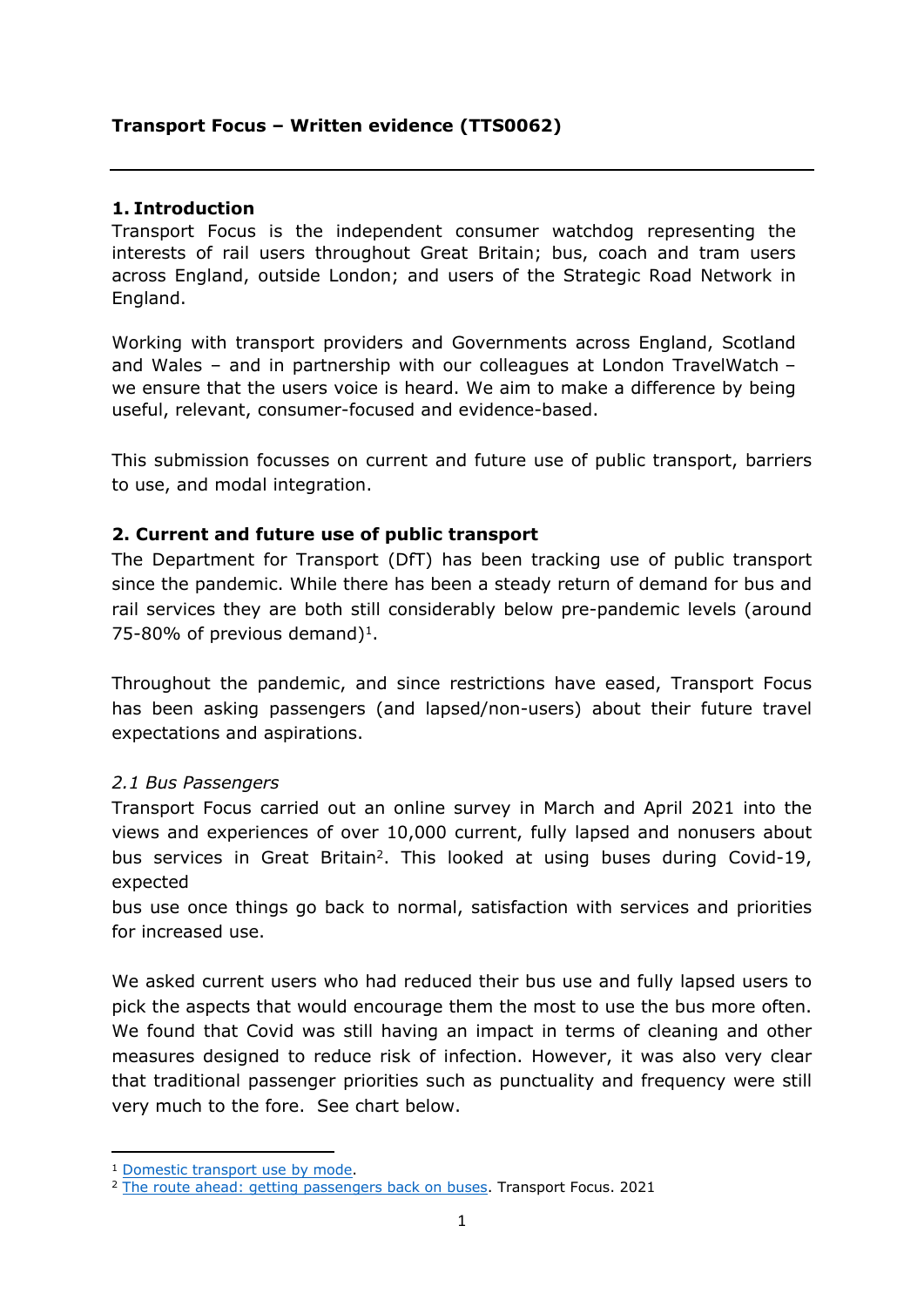

Scores show importance relative to each other such as score twice as high as another means the item is twice as *important: 100 = average level of priority*

These priorities differed when looked at by age, with older respondents placing an even higher priority on Covid related safety measures – reflecting the higher risk from Covid in these groups.

More recent (March 2022 and as yet unpublished) research among bus users who hold a concessionary pass suggests that attitudes to Covid-19 is still having an affect on demand among this segment of the market. Half said that the way in which they use buses has changed since the start of the pandemic. 38 per cent say that they are using buses less frequently now than they were before this time, while 49 per cent say that the frequency of their bus use has not changed. Just 13 per cent are using buses more frequently. Of those using bus less about a third said it was because they felt bus was less safe than other modes. However, the main things that would encourage more bus use were if buses went directly to more destinations, or if they were more frequent.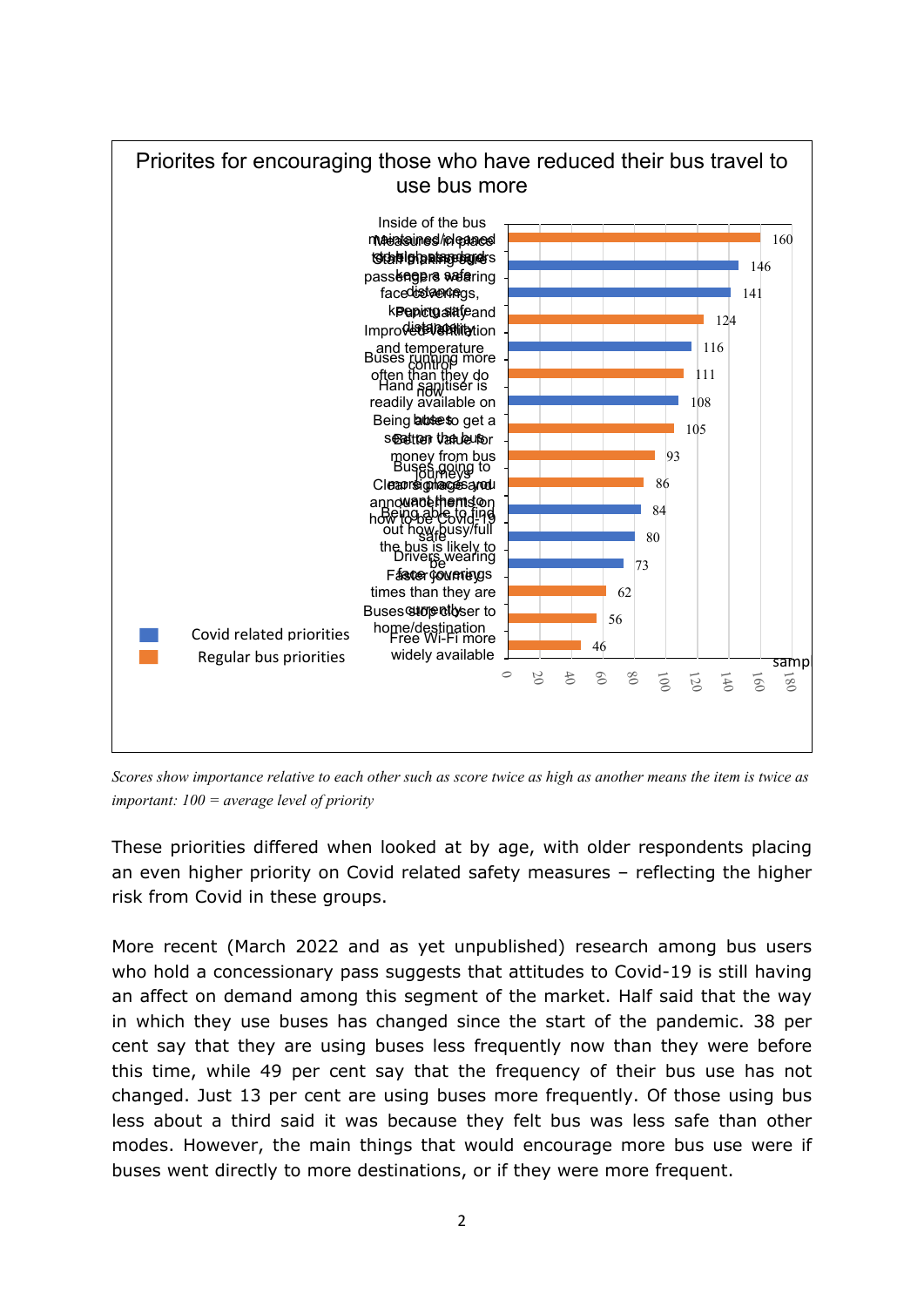So in terms of future demand for bus it is clear that there is still a need to address Covid safety, especially within certain market segments, but that the overriding need is still for a good 'core product' of punctuality, frequency, buses going to more places and better value for money. These are still very much in line with research conducted by Transport prior to the pandemic<sup>3</sup>.

We are pleased that Government has chosen to focus its national bus strategy on passengers' priorities for improvement and that local transport authorities will be required to set targets against some of these. We have used our portfolio of research to help authorities and operators ensure their Bus Service Improvement Plans (BSIPs) and Enhanced Partnerships reflect the passenger interest: This has involved developing guidance documents and supporting webinars covering:

- passenger representation on BSIPs
- setting targets for BSIPs
- bus Passenger Charters
- what passengers want from BSIPs
- consulting on Enhanced Partnerships.

We will continue to work with authorities and operators, offering bespoke passenger research and advice as they seek to deliver on their commitments and meet their targets.

#### *2.2 Rail passengers*

Transport Focus's research on priorities for improvement<sup>4</sup> and passenger satisfaction continually emphasises the importance of an affordable, punctual, reliable, frequent service on which you can get a seat or, at the very least, stand in comfort.

These form the 'core product' that passengers want to see improved. How well the industry delivers these goes a very long way in determining how passengers view the railway. The core product is key in determining passenger satisfaction – punctuality has the biggest impact on overall satisfaction while how the train company dealt with delays has the biggest impact on overall dissatisfaction<sup>5</sup>. Put simply: if you want happier passengers, run their trains on time.

The bulk of Transport Focus's research on passenger priorities was carried out before the coronavirus pandemic, but more recent research suggests that overall attitudes have not changed too much  $6 \times 7$ . The core product is just as important

<sup>3</sup> [Bus](https://www.transportfocus.org.uk/publication/bus-passengers-priorities-for-improvement-2/) [passengers'](https://www.transportfocus.org.uk/publication/bus-passengers-priorities-for-improvement-2/) [priorities](https://www.transportfocus.org.uk/publication/bus-passengers-priorities-for-improvement-2/) [for](https://www.transportfocus.org.uk/publication/bus-passengers-priorities-for-improvement-2/) [improvement.](https://www.transportfocus.org.uk/publication/bus-passengers-priorities-for-improvement-2/) Transport Focus. 2020

<sup>4</sup> [Rail](https://www.transportfocus.org.uk/publication/rail-passengers-priorities-for-improvement-2/) [Passengers'](https://www.transportfocus.org.uk/publication/rail-passengers-priorities-for-improvement-2/) [Priorities](https://www.transportfocus.org.uk/publication/rail-passengers-priorities-for-improvement-2/) [for](https://www.transportfocus.org.uk/publication/rail-passengers-priorities-for-improvement-2/) [Improvement.](https://www.transportfocus.org.uk/publication/rail-passengers-priorities-for-improvement-2/) Transport Focus. 2020

<sup>5</sup> [National](https://www.transportfocus.org.uk/insight/national-rail-passenger-survey/) [Rail](https://www.transportfocus.org.uk/insight/national-rail-passenger-survey/) [Passenger](https://www.transportfocus.org.uk/insight/national-rail-passenger-survey/) [Survey](https://www.transportfocus.org.uk/insight/national-rail-passenger-survey/) [\(NRPS\).](https://www.transportfocus.org.uk/insight/national-rail-passenger-survey/) Transport Focus.

<sup>6</sup> [Rail](https://www.transportfocus.org.uk/publication/transport-user-community-rail-and-bus-priorities/) [and](https://www.transportfocus.org.uk/publication/transport-user-community-rail-and-bus-priorities/) [bus](https://www.transportfocus.org.uk/publication/transport-user-community-rail-and-bus-priorities/) [priorities:](https://www.transportfocus.org.uk/publication/transport-user-community-rail-and-bus-priorities/) [Transport](https://www.transportfocus.org.uk/publication/transport-user-community-rail-and-bus-priorities/) [User](https://www.transportfocus.org.uk/publication/transport-user-community-rail-and-bus-priorities/) [Community](https://www.transportfocus.org.uk/publication/transport-user-community-rail-and-bus-priorities/). Transport Focus. November 2020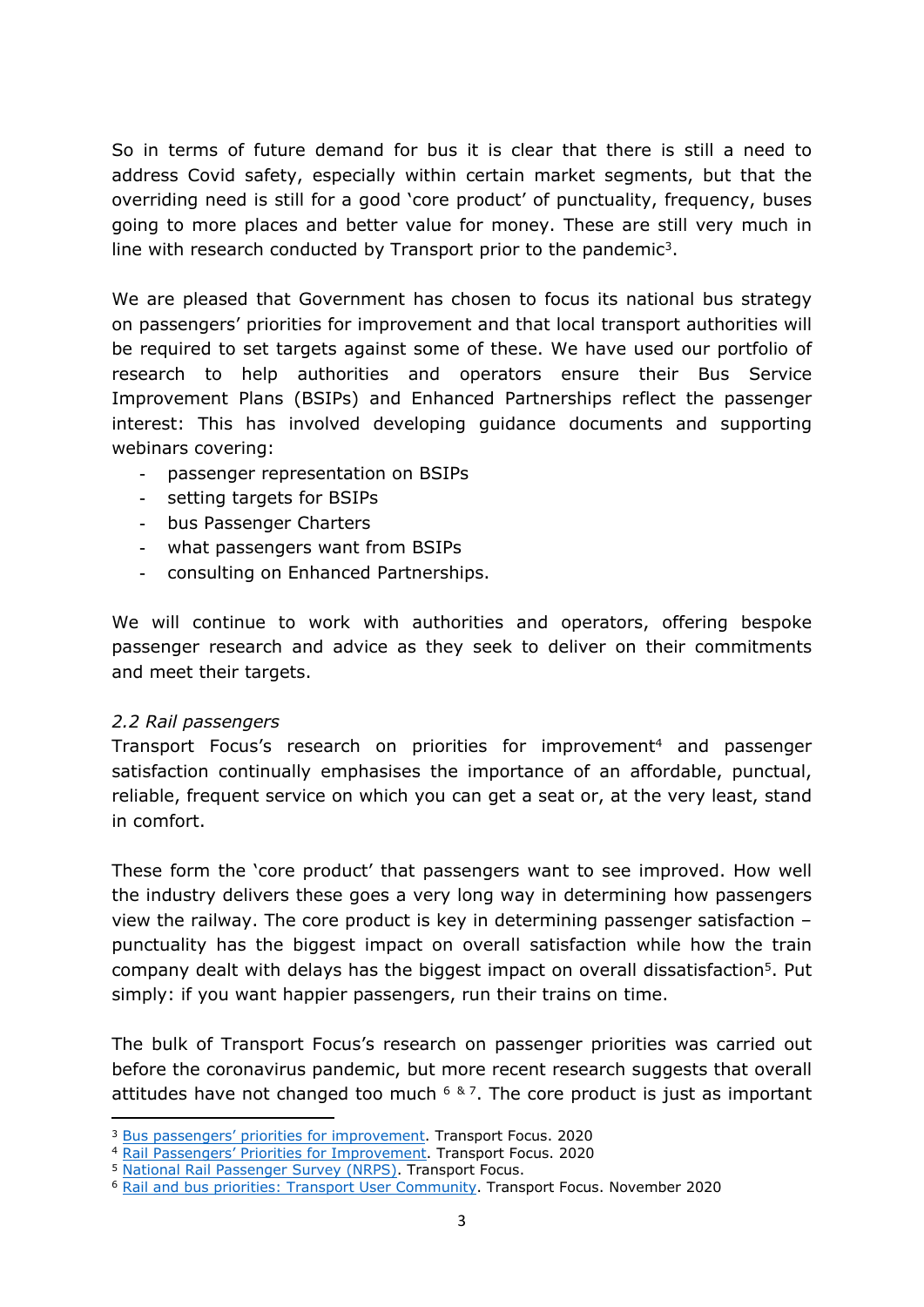now as before and - as seen in the chart below - punctuality is still the biggest driver of overall satisfaction<sup>8</sup>, but there is an added emphasis on personal safety<sup>9</sup> and cleanliness. There is also a much more heightened awareness of personal space (or lack of) on board trains<sup>10</sup>.



It is perhaps too early to say whether these represent a permanent change in attitudes or whether they will decline as people get used to a new Covid-normal – to some extent this will depend on an individual's general response to Covid. Transport Focus's *Travel during Covid-19 survey*<sup>11</sup> and our 'segmentation'<sup>12</sup> reports provide an insight into how divided views remain on Covid, with some passengers 'back to normal', but others, especially non-users, remaining more cautious. It is clear from these that the railway will have to work hard to get some people back on board.

Early indications are that the leisure market is recovering more quickly than commuter and business travel. Our research suggests that Covid has accelerated

<sup>7</sup> [Returning](https://www.transportfocus.org.uk/publication/return-to-rail-what-do-passengers-want/) [to](https://www.transportfocus.org.uk/publication/return-to-rail-what-do-passengers-want/) [rail:](https://www.transportfocus.org.uk/publication/return-to-rail-what-do-passengers-want/) [What](https://www.transportfocus.org.uk/publication/return-to-rail-what-do-passengers-want/) [passengers](https://www.transportfocus.org.uk/publication/return-to-rail-what-do-passengers-want/) [want?](https://www.transportfocus.org.uk/publication/return-to-rail-what-do-passengers-want/) Transport Focus July 2021

<sup>8</sup> [What](https://www.transportfocus.org.uk/publication/what-drives-rail-passenger-satisfaction/) [drives](https://www.transportfocus.org.uk/publication/what-drives-rail-passenger-satisfaction/) [rail](https://www.transportfocus.org.uk/publication/what-drives-rail-passenger-satisfaction/) [passenger](https://www.transportfocus.org.uk/publication/what-drives-rail-passenger-satisfaction/) [satisfaction?](https://www.transportfocus.org.uk/publication/what-drives-rail-passenger-satisfaction/) Transport Fo[c](https://www.transportfocus.org.uk/publication/perceptions-of-safety-on-public-transport-key-drivers-analysis/)us. 2021

<sup>9</sup> [Perceptions](https://www.transportfocus.org.uk/publication/perceptions-of-safety-on-public-transport-key-drivers-analysis/) [of](https://www.transportfocus.org.uk/publication/perceptions-of-safety-on-public-transport-key-drivers-analysis/) [safety](https://www.transportfocus.org.uk/publication/perceptions-of-safety-on-public-transport-key-drivers-analysis/) [on](https://www.transportfocus.org.uk/publication/perceptions-of-safety-on-public-transport-key-drivers-analysis/) [public](https://www.transportfocus.org.uk/publication/perceptions-of-safety-on-public-transport-key-drivers-analysis/) [transport.](https://www.transportfocus.org.uk/publication/perceptions-of-safety-on-public-transport-key-drivers-analysis/) [Key](https://www.transportfocus.org.uk/publication/perceptions-of-safety-on-public-transport-key-drivers-analysis/) [drivers](https://www.transportfocus.org.uk/publication/perceptions-of-safety-on-public-transport-key-drivers-analysis/) [analysis](https://www.transportfocus.org.uk/publication/perceptions-of-safety-on-public-transport-key-drivers-analysis/). [Tr](https://www.transportfocus.org.uk/publication/understanding-attitudes-to-social-distancing-and-face-coverings-on-public-transport-report/)ansport Focus. Ja[nu](https://www.transportfocus.org.uk/publication/understanding-attitudes-to-social-distancing-and-face-coverings-on-public-transport-report/)ary 2020

<sup>10</sup> [Understanding](https://www.transportfocus.org.uk/publication/understanding-attitudes-to-social-distancing-and-face-coverings-on-public-transport-report/) [attitudes](https://www.transportfocus.org.uk/publication/understanding-attitudes-to-social-distancing-and-face-coverings-on-public-transport-report/) [to](https://www.transportfocus.org.uk/publication/understanding-attitudes-to-social-distancing-and-face-coverings-on-public-transport-report/) [social](https://www.transportfocus.org.uk/publication/understanding-attitudes-to-social-distancing-and-face-coverings-on-public-transport-report/) [distancing](https://www.transportfocus.org.uk/publication/understanding-attitudes-to-social-distancing-and-face-coverings-on-public-transport-report/) [and](https://www.transportfocus.org.uk/publication/understanding-attitudes-to-social-distancing-and-face-coverings-on-public-transport-report/) [face](https://www.transportfocus.org.uk/publication/understanding-attitudes-to-social-distancing-and-face-coverings-on-public-transport-report/) [coverings](https://www.transportfocus.org.uk/publication/understanding-attitudes-to-social-distancing-and-face-coverings-on-public-transport-report/) [on](https://www.transportfocus.org.uk/publication/understanding-attitudes-to-social-distancing-and-face-coverings-on-public-transport-report/) [public](https://www.transportfocus.org.uk/publication/understanding-attitudes-to-social-distancing-and-face-coverings-on-public-transport-report/) [transport](https://www.transportfocus.org.uk/publication/understanding-attitudes-to-social-distancing-and-face-coverings-on-public-transport-report/) [report.](https://www.transportfocus.org.uk/publication/understanding-attitudes-to-social-distancing-and-face-coverings-on-public-transport-report/) Transport Focus. July 2021

<sup>11</sup> [Travel](https://www.transportfocus.org.uk/home/coronavirus-latest/coronavirus-insight/weekly-travel-surveys/) [during](https://www.transportfocus.org.uk/home/coronavirus-latest/coronavirus-insight/weekly-travel-surveys/) [Covid-19.](https://www.transportfocus.org.uk/home/coronavirus-latest/coronavirus-insight/weekly-travel-surveys/) [weekly/fortnightly survey of travel behaviour and attitudes]. Transport Focus

 $12$  [Segmentation analysis breaks the Travel during Covid-19 research into five groups according to key behaviours and attitudes, including future use of public transport]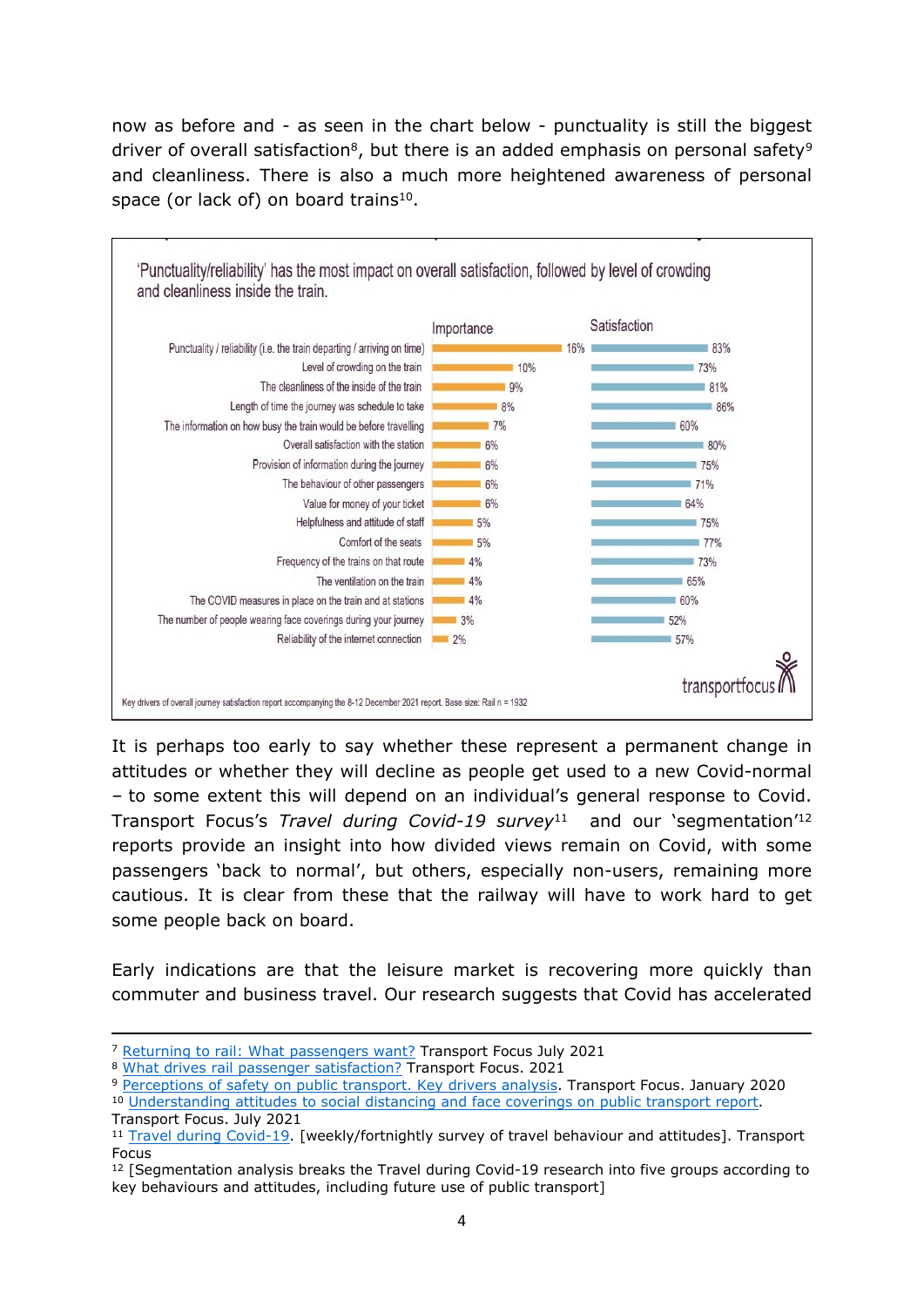a permanent shift towards hybrid working which will make it unlikely that the commuter market will return to previous levels. However, it is still too early to assess the full implications of this.

### *2.3 Disabled passengers*

Disabled passengers have seen improvements to the accessibility of services over time, and the transport sector is progressing. However, there are still some very real barriers and problems to overcome, especially with the physical design and layout of stations and rolling stock $13$ . But it is also about confidence as well: will the train service run as planned, will the toilet be open, will staff be there to help, what happens if services are disrupted? This applies to all passengers but the consequences of getting it wrong can be much greater for some disabled passengers.

Covid has had an impact on confidence. Our research with rail passengers shows a gap between the perceptions of disabled people who had travelled and those who had not – with those travelling feeling that rail was much safer than those not travelling<sup>14</sup>. To some extent this gap between experience and perception reflects the efforts public transport operators made to help passengers travel with confidence and feel safe. But it also clearly highlights the scale of the challenge facing operators as they try to persuade people to return to public transport in future.

Better accessibility benefits all passengers, but it also opens new markets and income. In 2014/15 the Department for Work and Pensions estimated that disabled people and their families in the UK had an aggregate annual household income of £249 billion<sup>15</sup>. The campaign group Purple estimates that the transport sector loses up to £42million each month through not being accessible<sup>16</sup>.

There are some overarching aspirations that we believe are important:

- Engagement: it is imperative that those with a lived of experience of disability are consulted and heavily involved in the design of services.
- Staff training: embedding a culture of 'how can we help' rather than 'are we compliant with the regulations'.
- Awareness: improved awareness of disability, especially non-visible disabilities.

### **3. Connectivity**

In general, when people decide what mode of transport to take, they are swayed by three key factors: how convenient will the journey be, how much will it cost

<sup>13</sup> [Disabled](https://www.transportfocus.org.uk/publication/disabled-rail-passengers-research/) [rail](https://www.transportfocus.org.uk/publication/disabled-rail-passengers-research/) [passengers](https://www.transportfocus.org.uk/publication/disabled-rail-passengers-research/) [research.](https://www.transportfocus.org.uk/publication/disabled-rail-passengers-research/) Transport Focus. 2019

<sup>&</sup>lt;sup>14</sup> [Accessible](https://www.transportfocus.org.uk/publication/accessible-transport-unlocking-a-better-normal-2/) [transport:](https://www.transportfocus.org.uk/publication/accessible-transport-unlocking-a-better-normal-2/) [unlocking](https://www.transportfocus.org.uk/publication/accessible-transport-unlocking-a-better-normal-2/) [a](https://www.transportfocus.org.uk/publication/accessible-transport-unlocking-a-better-normal-2/) [better](https://www.transportfocus.org.uk/publication/accessible-transport-unlocking-a-better-normal-2/) [normal.](https://www.transportfocus.org.uk/publication/accessible-transport-unlocking-a-better-normal-2/) Transport Focus 2021

<sup>&</sup>lt;sup>15</sup> [The](https://assets.publishing.service.gov.uk/government/uploads/system/uploads/attachment_data/file/572187/spending-power-of-disabled-people-and-their-families-2014-15.pdf) [spending](https://assets.publishing.service.gov.uk/government/uploads/system/uploads/attachment_data/file/572187/spending-power-of-disabled-people-and-their-families-2014-15.pdf) [power](https://assets.publishing.service.gov.uk/government/uploads/system/uploads/attachment_data/file/572187/spending-power-of-disabled-people-and-their-families-2014-15.pdf) [of](https://assets.publishing.service.gov.uk/government/uploads/system/uploads/attachment_data/file/572187/spending-power-of-disabled-people-and-their-families-2014-15.pdf) [disabled](https://assets.publishing.service.gov.uk/government/uploads/system/uploads/attachment_data/file/572187/spending-power-of-disabled-people-and-their-families-2014-15.pdf) [people](https://assets.publishing.service.gov.uk/government/uploads/system/uploads/attachment_data/file/572187/spending-power-of-disabled-people-and-their-families-2014-15.pdf) [and](https://assets.publishing.service.gov.uk/government/uploads/system/uploads/attachment_data/file/572187/spending-power-of-disabled-people-and-their-families-2014-15.pdf) [their](https://assets.publishing.service.gov.uk/government/uploads/system/uploads/attachment_data/file/572187/spending-power-of-disabled-people-and-their-families-2014-15.pdf) [families](https://assets.publishing.service.gov.uk/government/uploads/system/uploads/attachment_data/file/572187/spending-power-of-disabled-people-and-their-families-2014-15.pdf) [in](https://assets.publishing.service.gov.uk/government/uploads/system/uploads/attachment_data/file/572187/spending-power-of-disabled-people-and-their-families-2014-15.pdf) [2014/15](https://assets.publishing.service.gov.uk/government/uploads/system/uploads/attachment_data/file/572187/spending-power-of-disabled-people-and-their-families-2014-15.pdf).

<sup>16</sup> <https://wearepurple.org.uk/the-purple-pound-infographic/>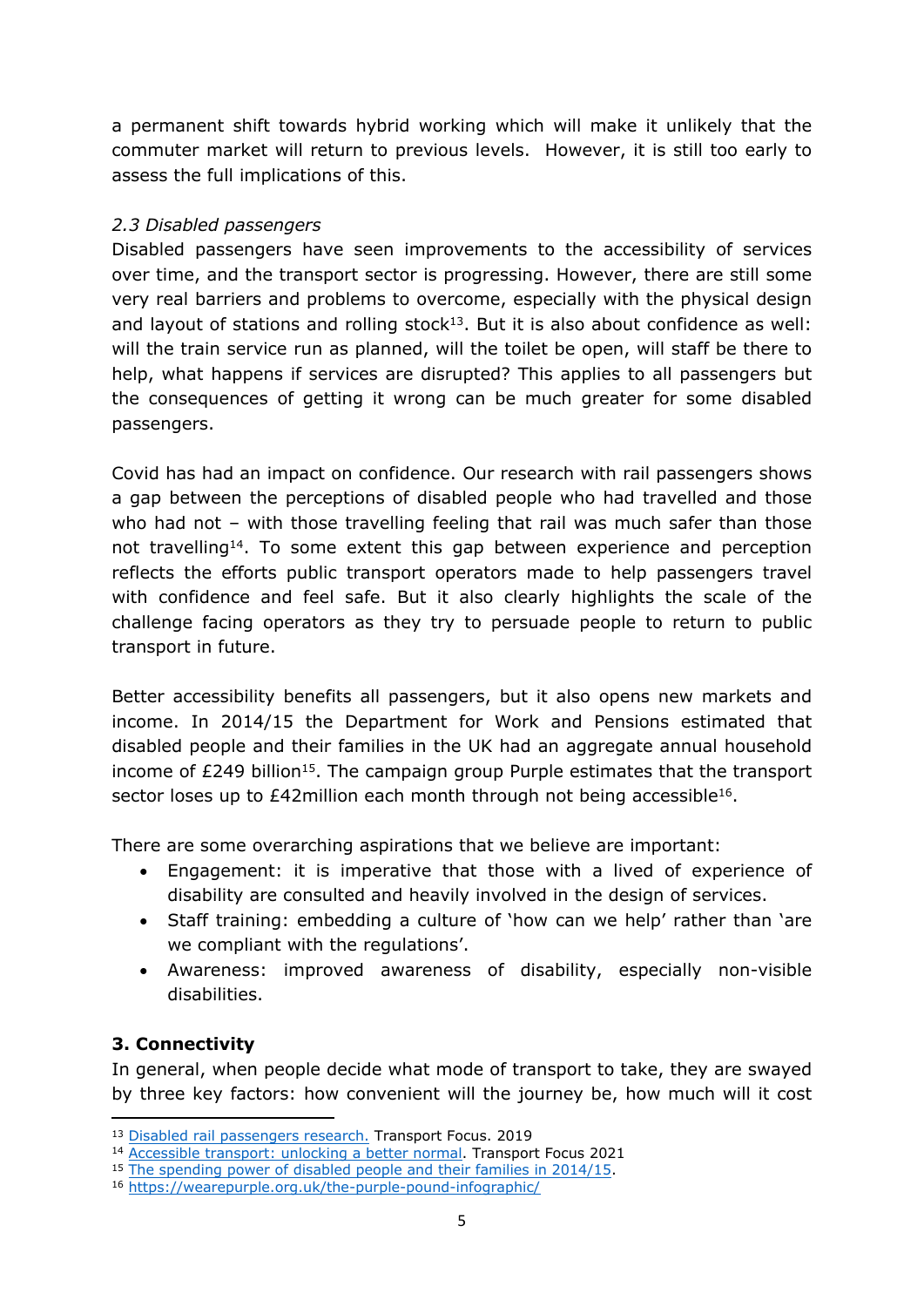and how long will it take. This applies to the whole door-to-door journey rather than just individual elements.

Our research suggests that expectations of integrated journeys were often low, and passengers preferred to avoid them where they could<sup>17</sup>. Integrated journeys that involved more modes of transport and stages of travel were perceived to be more risky, stressful and more costly. The perceptions were not only fuelled by any personal experiences on public transport, but also by other people's experiences and news coverage about transport disruptions. Thus, it can seem 'common sense' to avoid the 'gamble' of complex or multi-stage journeys by public transport and take the car.

We believe there are four key areas where integration can be improved:

# 3.1 *Information - giving passengers the tools to proactively plan their journeys and make them smoother and less stressful overall*

There are two key aspects to planning journeys: original research (checking routes, fares, options and so on) and checking to see if a pre-planned or a regular journey is running as it should.

Our work on rail suggests that websites and apps are the starting point for many when planning a journey. Passengers want them to give clear information on which they can make an informed decision, use language that they understand and instil confidence (including that they have bought the right ticket)<sup>18</sup>. Putting more data into the public domain can help with journey planning<sup>19 & 20</sup>. Punctuality and crowding data can help determine choice of train or time of journey amongst those who have flexibility when they travel – it can also help to manage expectations of those who do not have such flexibility. The importance of websites and apps showing how crowded trains are was also something highlighted in research on travel during Covid – where 'space' moved from being a comfort factor to a personal safety factor<sup>21</sup>. Good journey-planning tools can help to empower consumers and to build trust in the system

On bus our research shows that delayed or cancelled buses have a real impact on passengers in terms of being late for work, late picking up children, or late for medical and other appointments*<sup>22</sup>*. As well as practical issues, passengers talked about the anxiety and stress that this brings.

<sup>&</sup>lt;sup>17</sup> [Transport](file:///C://Users/mike.hewitson/Downloads/Transport%2520integration%2520in%2520Scotland%2520-%2520June%25202014%2520-%2520FINAL%2520(5).pdf) [integration](file:///C://Users/mike.hewitson/Downloads/Transport%2520integration%2520in%2520Scotland%2520-%2520June%25202014%2520-%2520FINAL%2520(5).pdf) [in](file:///C://Users/mike.hewitson/Downloads/Transport%2520integration%2520in%2520Scotland%2520-%2520June%25202014%2520-%2520FINAL%2520(5).pdf) [Scotland.](file:///C://Users/mike.hewitson/Downloads/Transport%2520integration%2520in%2520Scotland%2520-%2520June%25202014%2520-%2520FINAL%2520(5).pdf) Transport Focus, 2014

<sup>18</sup> [Ticket](https://www.transportfocus.org.uk/publication/ticket-retailing-website-usability/) [Retailing](https://www.transportfocus.org.uk/publication/ticket-retailing-website-usability/) [Website](https://www.transportfocus.org.uk/publication/ticket-retailing-website-usability/) [Usability.](https://www.transportfocus.org.uk/publication/ticket-retailing-website-usability/) Transport Focus. 2011

<sup>19</sup> [Putting](https://www.transportfocus.org.uk/publication/putting-rail-information-in-the-public-domain/) [rail](https://www.transportfocus.org.uk/publication/putting-rail-information-in-the-public-domain/) [information](https://www.transportfocus.org.uk/publication/putting-rail-information-in-the-public-domain/) [in](https://www.transportfocus.org.uk/publication/putting-rail-information-in-the-public-domain/) [the](https://www.transportfocus.org.uk/publication/putting-rail-information-in-the-public-domain/) [public](https://www.transportfocus.org.uk/publication/putting-rail-information-in-the-public-domain/) [domain.](https://www.transportfocus.org.uk/publication/putting-rail-information-in-the-public-domain/) Transport Focus. 2011

<sup>&</sup>lt;sup>20</sup> [Presenting](https://www.transportfocus.org.uk/publication/putting-rail-information-in-the-public-domain/) ['right-time'](https://www.transportfocus.org.uk/publication/putting-rail-information-in-the-public-domain/) [performance](https://www.transportfocus.org.uk/publication/putting-rail-information-in-the-public-domain/) [information](https://www.transportfocus.org.uk/publication/putting-rail-information-in-the-public-domain/) [to](https://www.transportfocus.org.uk/publication/putting-rail-information-in-the-public-domain/) [rail](https://www.transportfocus.org.uk/publication/putting-rail-information-in-the-public-domain/) [passengers.](https://www.transportfocus.org.uk/publication/putting-rail-information-in-the-public-domain/) Transport Focus. 2013

<sup>21</sup> [Transport](https://www.transportfocus.org.uk/publication/transport-user-community-website-and-crowding-information/) [User](https://www.transportfocus.org.uk/publication/transport-user-community-website-and-crowding-information/) [Community](https://www.transportfocus.org.uk/publication/transport-user-community-website-and-crowding-information/) [–](https://www.transportfocus.org.uk/publication/transport-user-community-website-and-crowding-information/) [website](https://www.transportfocus.org.uk/publication/transport-user-community-website-and-crowding-information/) [and](https://www.transportfocus.org.uk/publication/transport-user-community-website-and-crowding-information/) [crowding](https://www.transportfocus.org.uk/publication/transport-user-community-website-and-crowding-information/) [information.](https://www.transportfocus.org.uk/publication/transport-user-community-website-and-crowding-information/) Transport Focus

<sup>22</sup> [Bus](http://www.passengerfocus.org.uk/research/publications/bus-passengers-experience-of-delays-and-disruption-research-report-april-2013) [passengers'](http://www.passengerfocus.org.uk/research/publications/bus-passengers-experience-of-delays-and-disruption-research-report-april-2013) [experience](http://www.passengerfocus.org.uk/research/publications/bus-passengers-experience-of-delays-and-disruption-research-report-april-2013) [of](http://www.passengerfocus.org.uk/research/publications/bus-passengers-experience-of-delays-and-disruption-research-report-april-2013) [delays](http://www.passengerfocus.org.uk/research/publications/bus-passengers-experience-of-delays-and-disruption-research-report-april-2013) [and](http://www.passengerfocus.org.uk/research/publications/bus-passengers-experience-of-delays-and-disruption-research-report-april-2013) [disruption.](http://www.passengerfocus.org.uk/research/publications/bus-passengers-experience-of-delays-and-disruption-research-report-april-2013) Passenger Focus. April 2013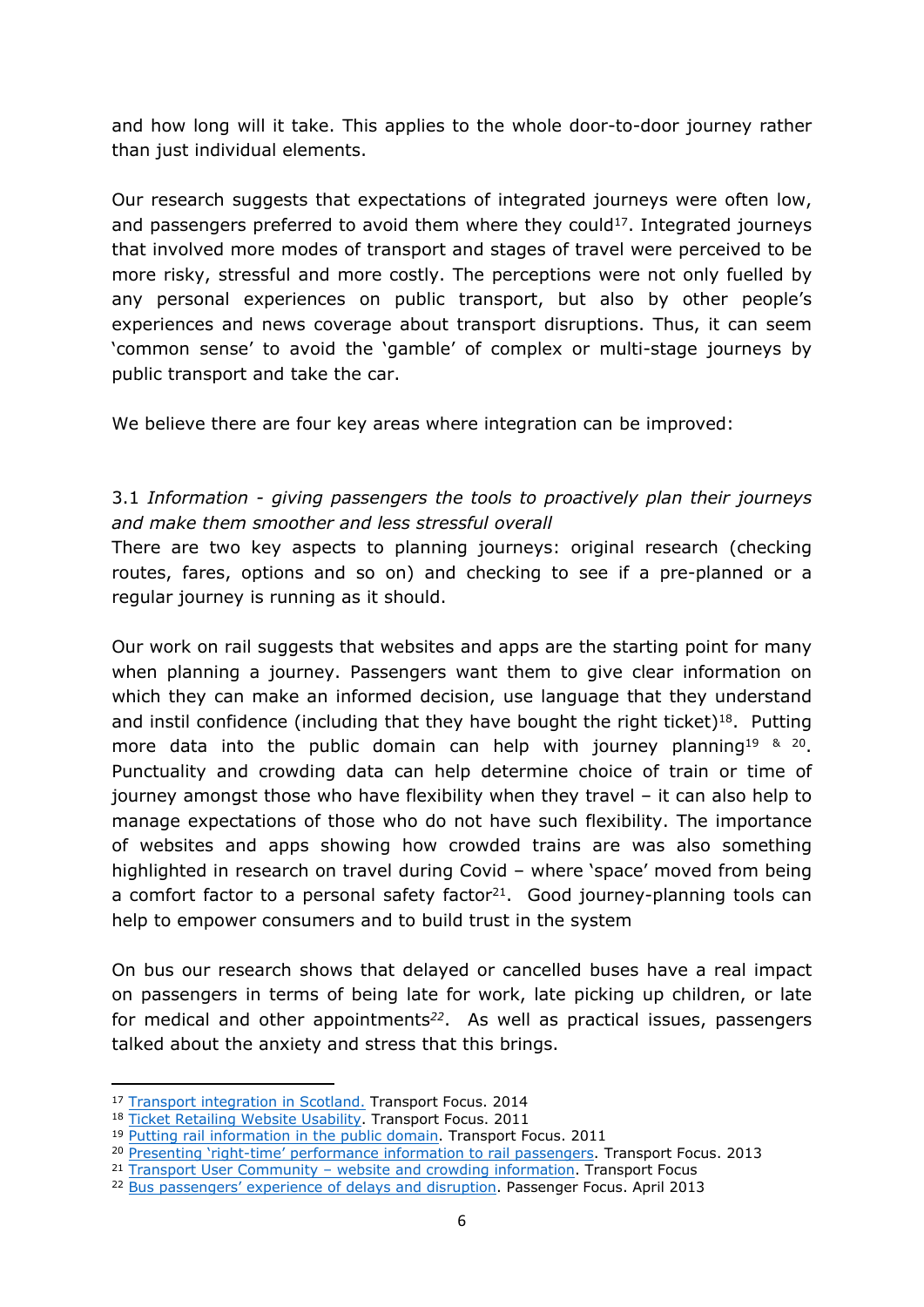This research gives a strong sense that bus passengers feel powerless when faced with delays. There is, many feel, no means of finding out what is going on – as one passenger put it: "It's mental torture sometimes at bus stops working out whether to stay or whether to go." Providing information that empowers passengers to make an informed decision in these circumstances will make a significant difference. Passengers strongly favour real-time departure displays at bus stops. These were felt to be inclusive and reassuring and allowed people to make an informed choice. Some favoured an App as long as it could be tailored to provide updates on 'my journey'.

# *3.2 Travel environment - to improve the comfort and security of rail and integrated travel*

Clarity and ease of use come through as a key issue when speaking to those who do not use rail, or who do so infrequently. Transport Focus's research<sup>23 & 24</sup> shows that the main barriers to increased rail use are an assumption that the door-to-door journey would take longer, a belief that using rail would cause extra "hassle" compared to using the car, and the perceived cost of the ticket. Non-users tend to over-estimate the negatives – such as journeys that take longer, cost more or are less punctual than they actually are.

Concerns over personal security can also be placed into this category. Good lighting, CCTV, clear sightlines, help points and a well-maintained environment can all help make people feel safe. While most rail and bus passengers tell us they are broadly satisfied with their personal security on the bus or the train – of those that weren't, the main cause was the antisocial behaviour of other passengers. This ranged from people putting feet on seats or playing music loudly to drunken/rowdy behaviour. This is an even bigger issue for disabled passengers<sup>25</sup>.

We recognise that this is not an easy problem to solve  $-$  it's one that has many stakeholders and dispersed ownership; and one that will differ from region to region. Nonetheless, we would urge bus companies, local transport authorities, the police and central government to get together, think collectively and develop policies and procedures to minimise the incidence of passenger concern during bus journeys.

[Disabled](https://www.transportfocus.org.uk/publication/disabled-rail-passengers-research/) [Rail](https://www.transportfocus.org.uk/publication/disabled-rail-passengers-research/) [Passengers](https://www.transportfocus.org.uk/publication/disabled-rail-passengers-research/) [research](https://www.transportfocus.org.uk/publication/disabled-rail-passengers-research/). Transport Focus.2019

<sup>23</sup> [Integrated](https://www.transportfocus.org.uk/publication/integrated-transport-perception-and-reality/) [Transport](https://www.transportfocus.org.uk/publication/integrated-transport-perception-and-reality/) [–](https://www.transportfocus.org.uk/publication/integrated-transport-perception-and-reality/) [perception](https://www.transportfocus.org.uk/publication/integrated-transport-perception-and-reality/) [and](https://www.transportfocus.org.uk/publication/integrated-transport-perception-and-reality/) [reality](https://www.transportfocus.org.uk/publication/integrated-transport-perception-and-reality/). Transport Focus. 2010

<sup>&</sup>lt;sup>24</sup> [Transport](https://www.transportfocus.org.uk/publication/transport-integration-in-scotland/) [Integration](https://www.transportfocus.org.uk/publication/transport-integration-in-scotland/) [in](https://www.transportfocus.org.uk/publication/transport-integration-in-scotland/) [Scotland.](https://www.transportfocus.org.uk/publication/transport-integration-in-scotland/) Transport Focus. 2014

<sup>&</sup>lt;sup>25</sup> [Analysis](http://d3cez36w5wymxj.cloudfront.net/wp-content/uploads/2016/07/05175125/Analysis-of-bus-passenger-satisfaction-for-those-who-have-a-disability.pdf) [of](http://d3cez36w5wymxj.cloudfront.net/wp-content/uploads/2016/07/05175125/Analysis-of-bus-passenger-satisfaction-for-those-who-have-a-disability.pdf) [bus](http://d3cez36w5wymxj.cloudfront.net/wp-content/uploads/2016/07/05175125/Analysis-of-bus-passenger-satisfaction-for-those-who-have-a-disability.pdf) [passenger](http://d3cez36w5wymxj.cloudfront.net/wp-content/uploads/2016/07/05175125/Analysis-of-bus-passenger-satisfaction-for-those-who-have-a-disability.pdf) [satisfaction](http://d3cez36w5wymxj.cloudfront.net/wp-content/uploads/2016/07/05175125/Analysis-of-bus-passenger-satisfaction-for-those-who-have-a-disability.pdf) [for](http://d3cez36w5wymxj.cloudfront.net/wp-content/uploads/2016/07/05175125/Analysis-of-bus-passenger-satisfaction-for-those-who-have-a-disability.pdf) [those](http://d3cez36w5wymxj.cloudfront.net/wp-content/uploads/2016/07/05175125/Analysis-of-bus-passenger-satisfaction-for-those-who-have-a-disability.pdf) [who](http://d3cez36w5wymxj.cloudfront.net/wp-content/uploads/2016/07/05175125/Analysis-of-bus-passenger-satisfaction-for-those-who-have-a-disability.pdf) [have](http://d3cez36w5wymxj.cloudfront.net/wp-content/uploads/2016/07/05175125/Analysis-of-bus-passenger-satisfaction-for-those-who-have-a-disability.pdf) [a](http://d3cez36w5wymxj.cloudfront.net/wp-content/uploads/2016/07/05175125/Analysis-of-bus-passenger-satisfaction-for-those-who-have-a-disability.pdf) [disability](http://d3cez36w5wymxj.cloudfront.net/wp-content/uploads/2016/07/05175125/Analysis-of-bus-passenger-satisfaction-for-those-who-have-a-disability.pdf). Transport Focus. 2016; and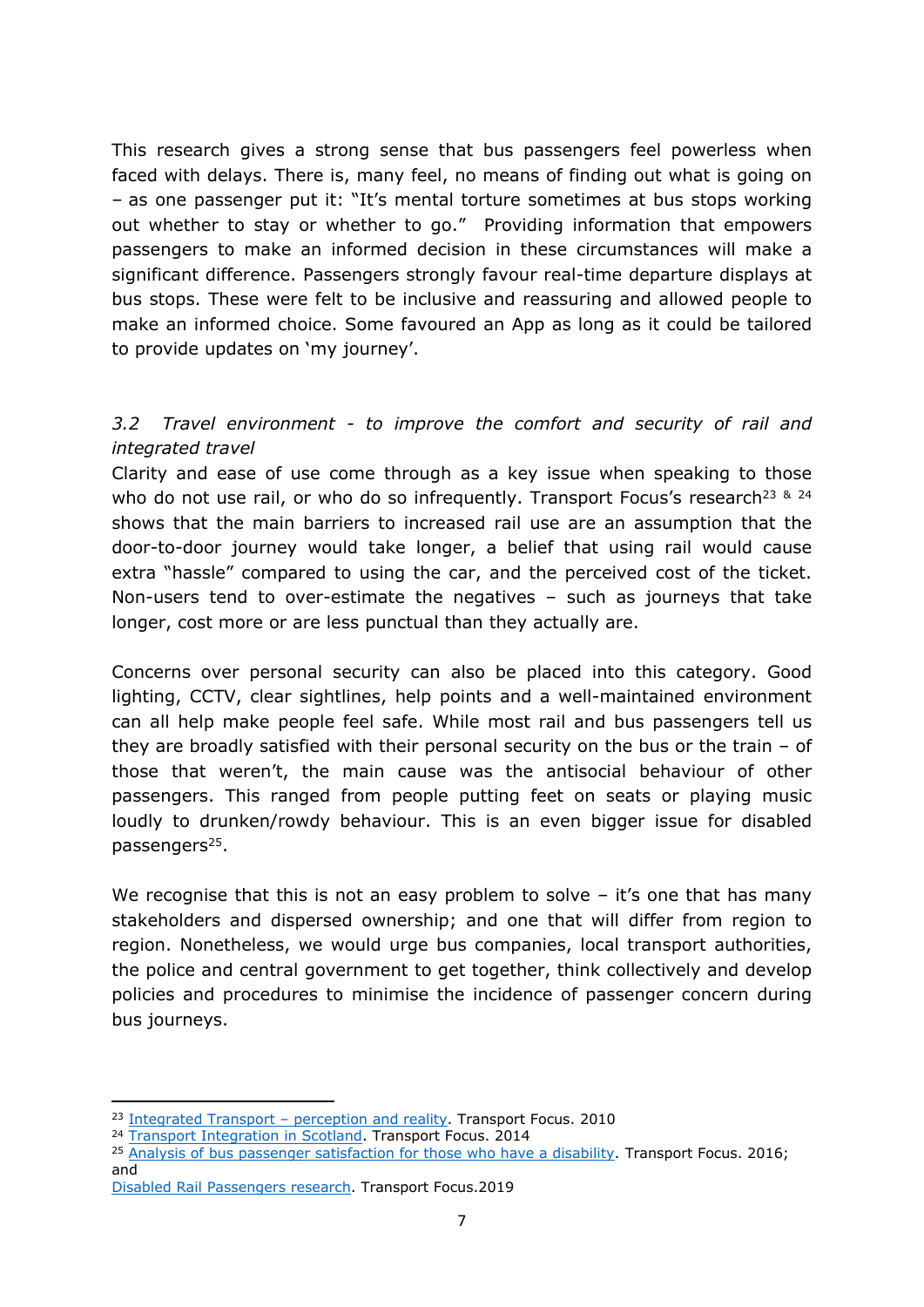# *3.3 Infrastructure and service provision - to make rail and integrated travel as accessible and as tailored as possible around passengers' needs*

A one-size-fits-all approach to integration will not work. At some rail stations for instance, the solution may be better walking or cycling provision, at others it may be bus connections and in some places it may involve car parking/park and ride.

*Active travel*

Walking and cycling to the station has obvious benefits for the environment as well as personal health.

It will be important that stations offer secure cycle parking facilities – and potentially at some point charging facilities for e-bikes. Tie-ins with businesses hiring and/or maintaining bikes also has potential in some locations. The Williams-Shapps review was also clear in wanting it to be easier to take bikes on trains, outside peak commuting hours.

Active travel will also require a focus on personal security – not just at the station but on the approaches to stations. For example, working with local authorities to ensure that main walking routes are accessible and well-lit or in providing safe cycle routes. The railway must think further beyond the boundary of the train company lease area or Network Rail land ownership.

*Rail Bus*

There is scope for tying rail and bus timetables into tighter, more mutually supportive arrangements. The advent of the new national bus strategy<sup>26</sup>, designed to improve the interface between local authorities and bus companies, could help with this in England.

The existing PlusBus scheme provides a degree of rail-bus ticket integration. Our research in 2015 showed that those who used it were satisfied with it but that there were relatively low levels of awareness in general<sup>27</sup>. We believe the railway should work with Traveline, the new custodian of PlusBus, to develop the product. In particular, help push forward current plans for a digital ticket that can be bought online and shown to the bus driver – addressing one of the historic problems that PlusBus cannot be purchased on the bus.

Other aspects include interchange facilities at stations. For instance, are bus stops provided and are they situated in the optimum position, are the

<sup>&</sup>lt;sup>26</sup> [Bus](https://www.gov.uk/government/publications/bus-back-better) [Back](https://www.gov.uk/government/publications/bus-back-better) [Better](https://www.gov.uk/government/publications/bus-back-better). DfT. March 2021

<sup>27</sup> [PlusBus](https://www.transportfocus.org.uk/publication/plusbus-user-research-report/) [user](https://www.transportfocus.org.uk/publication/plusbus-user-research-report/) [research](https://www.transportfocus.org.uk/publication/plusbus-user-research-report/) [report](https://www.transportfocus.org.uk/publication/plusbus-user-research-report/). Transport Focus. 2015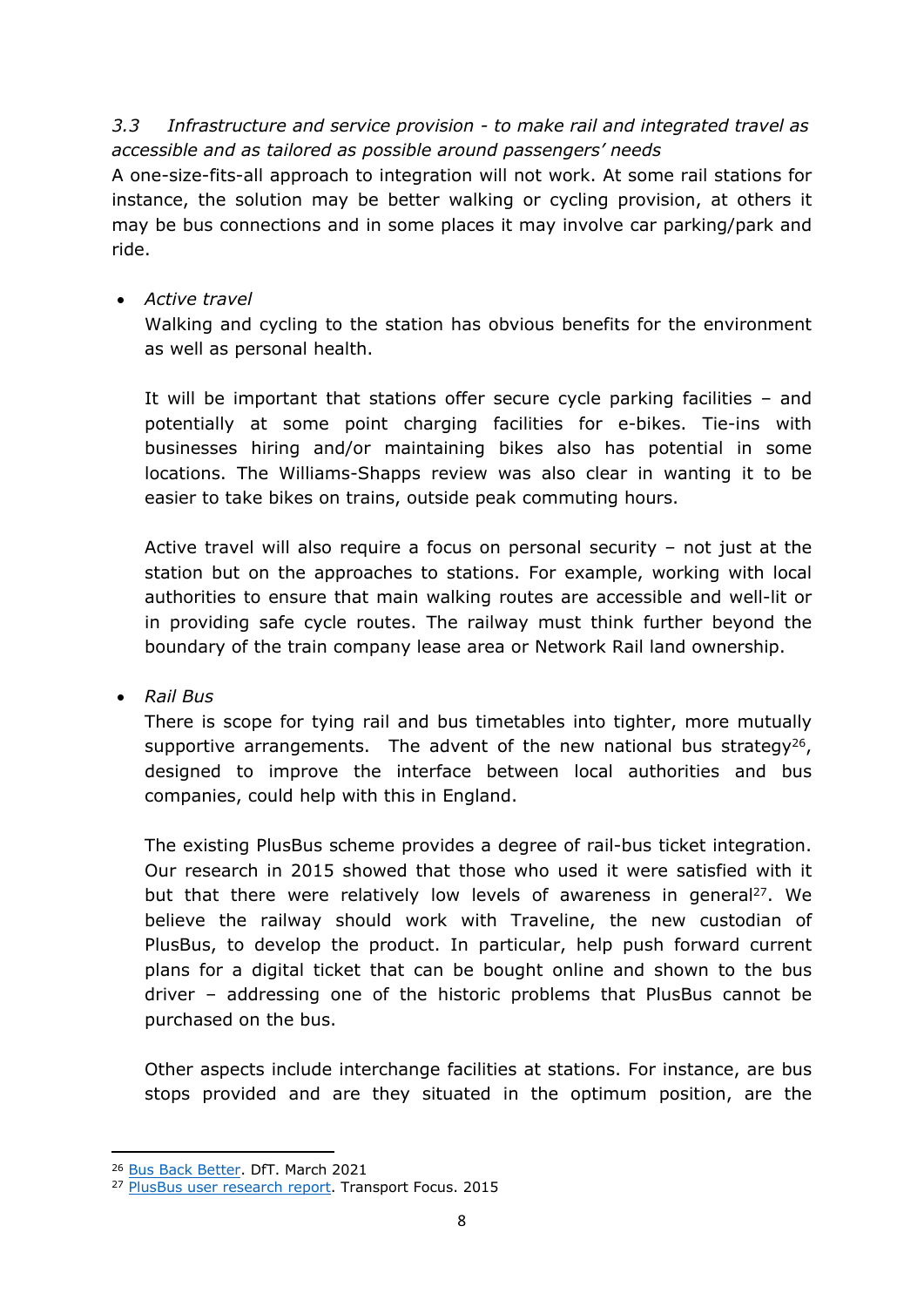walking routes from the bus stop to the railway station clearly signed, do they offer level access, and is the link secure and well lit?

*Car parking*

For some rail passengers driving to the station remains the most viable and practical means of accessing the railway. Bus services may end too early in the evening or not be provided at weekends or fears over personal security or bad weather may inhibit active travel. For these reasons, car parking facilities at stations remain important. Going forward, station car parks can also provide options for enhanced electric charging facilities.

Our research<sup>28</sup> suggests that:

- a lack of car parking space could actually suppress overall demand for rail.
- if passengers couldn't park at their station some would drive to the next station or drive all the way to the destination - the net effect being to increase car use. Some would also travel earlier in order to get a space – which then further adds to congestion on board the train by virtue of getting people to travel at busier periods when they don't need to.

In 2020 Transport Focus also explored user and non-user views about how park and ride schemes could help to reduce the number of car journeys on the motorways and 'A' roads managed by National Highways – the strategic road network (SRN)<sup>29</sup>.

One of the barriers identified was a lack of awareness of such schemes and the benefits they could bring, especially if it offers a faster overall journey time. In some instances a rail-based park and ride will give a faster end-toend journey than a bus/coach-based scheme and so has potential to be an attractive alternative to driving all the way.

We believe the railway should explore the potential for park and ride options with National Highways and work with the organisation to review the adequacy of signage from the SRN to railways stations close to the road network

### *3.4 Ticketing, costs and fares - simplifying the purchasing process for passengers*

Transport Focus has a series of research covering contactless/pay-as-you-go ticketing<sup>30</sup>. It is clear that this is valued by passengers  $-$  many of whom point to

<sup>&</sup>lt;sup>28</sup> [Getting](https://www.transportfocus.org.uk/publication/getting-to-the-station-summary-of-research-conducted-in-the-east-of-england/) [to](https://www.transportfocus.org.uk/publication/getting-to-the-station-summary-of-research-conducted-in-the-east-of-england/) [the](https://www.transportfocus.org.uk/publication/getting-to-the-station-summary-of-research-conducted-in-the-east-of-england/) [station.](https://www.transportfocus.org.uk/publication/getting-to-the-station-summary-of-research-conducted-in-the-east-of-england/) Transport Focus. 2007

<sup>&</sup>lt;sup>29</sup> [Park](https://www.transportfocus.org.uk/publication/park-and-ride-for-highways-englands-roads-a-solution-to-congestion/) [and](https://www.transportfocus.org.uk/publication/park-and-ride-for-highways-englands-roads-a-solution-to-congestion/) [ride](https://www.transportfocus.org.uk/publication/park-and-ride-for-highways-englands-roads-a-solution-to-congestion/) [for](https://www.transportfocus.org.uk/publication/park-and-ride-for-highways-englands-roads-a-solution-to-congestion/) [Highway's](https://www.transportfocus.org.uk/publication/park-and-ride-for-highways-englands-roads-a-solution-to-congestion/) [England's](https://www.transportfocus.org.uk/publication/park-and-ride-for-highways-englands-roads-a-solution-to-congestion/) [roads:](https://www.transportfocus.org.uk/publication/park-and-ride-for-highways-englands-roads-a-solution-to-congestion/) [a](https://www.transportfocus.org.uk/publication/park-and-ride-for-highways-englands-roads-a-solution-to-congestion/) [solution](https://www.transportfocus.org.uk/publication/park-and-ride-for-highways-englands-roads-a-solution-to-congestion/) [to](https://www.transportfocus.org.uk/publication/park-and-ride-for-highways-englands-roads-a-solution-to-congestion/) [congestion?](https://www.transportfocus.org.uk/publication/park-and-ride-for-highways-englands-roads-a-solution-to-congestion/) Transport Focus. 2020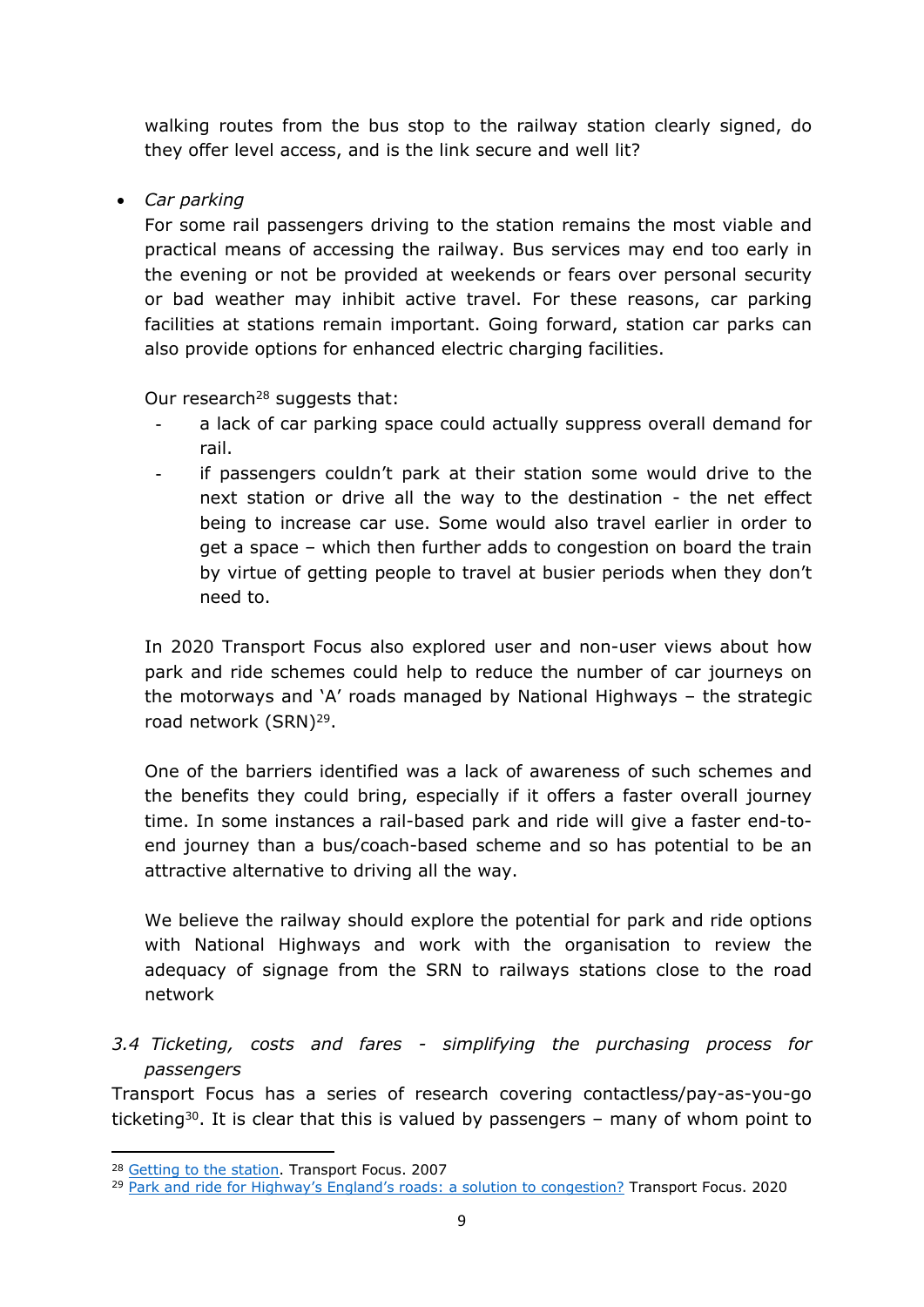the success of the Oyster/contactless scheme in London. The multi-modal and fare-capping aspects of such schemes are of particular value as they simplify ticketing choices while ensuring the passenger gets the best fare.

## **4. Future trends that could affect public transport**

In 2012 Transport Focus explored potential social, economic and technological changes that might influence transport priorities in the longer term<sup>31</sup>. Several key themes were identified, some of which have emerged more strongly now.

- A growing and older population. By 2050, it is projected that one in four people in the UK will be aged 65 years and over - an increase from approximately one in five in 2019<sup>32</sup>. This will have an impact on the design and accessibility of services.
- An increasingly 24/7 'always on' environment, heavily dependent on the internet.

The internet has fuelled the ability to work, shop and play at all times of the day. Technology is central to this – people will need access to the internet and their files anytime and anywhere – including when on the train. Being able to 'do something' when travelling by train is already recognised as one of the benefits of rail travel – it can be productive time rather than dead time<sup>33</sup>. For instance, 30 minutes on the train or bus could give you the opportunity to work, or organise your weekend, update your social media status, stream music, or do your weekly shop.

This more seamless, 24/7 environment may blur the distinction between weekdays and weekends and require services later into the evening. It will also depend on good and reliable internet connectivity during a journey – something that our research shows can be decidedly patchy on trains at times<sup>34</sup>.

• The need for data to be personalised/filtered. In an age of information and data overload from media and the internet, there is an increasing desire for filtering and customisation and an expectation that the consumer can shape their own experience. If transport continues to mimic trends seen across many other service

<sup>&</sup>lt;sup>30</sup> [Smart](https://www.transportfocus.org.uk/publication/smart-ticketing-in-the-north/) [ticketing](https://www.transportfocus.org.uk/publication/smart-ticketing-in-the-north/) [in](https://www.transportfocus.org.uk/publication/smart-ticketing-in-the-north/) [the](https://www.transportfocus.org.uk/publication/smart-ticketing-in-the-north/) [north:](https://www.transportfocus.org.uk/publication/smart-ticketing-in-the-north/) [what](https://www.transportfocus.org.uk/publication/smart-ticketing-in-the-north/) [do](https://www.transportfocus.org.uk/publication/smart-ticketing-in-the-north/) [passengers](https://www.transportfocus.org.uk/publication/smart-ticketing-in-the-north/) [think?](https://www.transportfocus.org.uk/publication/smart-ticketing-in-the-north/). Trans[p](https://www.transportfocus.org.uk/publication/paying-for-public-transport-with-contactless/)ort Focus. 2016; and [Paying](https://www.transportfocus.org.uk/publication/paying-for-public-transport-with-contactless/) [for](https://www.transportfocus.org.uk/publication/paying-for-public-transport-with-contactless/) [public](https://www.transportfocus.org.uk/publication/paying-for-public-transport-with-contactless/) [transport](https://www.transportfocus.org.uk/publication/paying-for-public-transport-with-contactless/) [with](https://www.transportfocus.org.uk/publication/paying-for-public-transport-with-contactless/) [contactless](https://www.transportfocus.org.uk/publication/paying-for-public-transport-with-contactless/) [–](https://www.transportfocus.org.uk/publication/paying-for-public-transport-with-contactless/) [what](https://www.transportfocus.org.uk/publication/paying-for-public-transport-with-contactless/) [do](https://www.transportfocus.org.uk/publication/paying-for-public-transport-with-contactless/) [passengers](https://www.transportfocus.org.uk/publication/paying-for-public-transport-with-contactless/) [think?.](https://www.transportfocus.org.uk/publication/paying-for-public-transport-with-contactless/) Transport Focus. 2016

<sup>&</sup>lt;sup>31</sup> [The](https://www.transportfocus.org.uk/publication/the-future-of-transport-overview/) [Future](https://www.transportfocus.org.uk/publication/the-future-of-transport-overview/) [of](https://www.transportfocus.org.uk/publication/the-future-of-transport-overview/) [Transport](https://www.transportfocus.org.uk/publication/the-future-of-transport-overview/). Transport Focus and Go-Ahead. 2012

<sup>32</sup> [Overview](https://www.ons.gov.uk/peoplepopulationandcommunity/populationandmigration/populationestimates/articles/overviewoftheukpopulation/january2021#the-uks-population-is-ageing) [of](https://www.ons.gov.uk/peoplepopulationandcommunity/populationandmigration/populationestimates/articles/overviewoftheukpopulation/january2021#the-uks-population-is-ageing) [the](https://www.ons.gov.uk/peoplepopulationandcommunity/populationandmigration/populationestimates/articles/overviewoftheukpopulation/january2021#the-uks-population-is-ageing) [UK](https://www.ons.gov.uk/peoplepopulationandcommunity/populationandmigration/populationestimates/articles/overviewoftheukpopulation/january2021#the-uks-population-is-ageing) [population:](https://www.ons.gov.uk/peoplepopulationandcommunity/populationandmigration/populationestimates/articles/overviewoftheukpopulation/january2021#the-uks-population-is-ageing) January 2021. ONS. 2021

<sup>33</sup> [Rail](https://www.uwe.ac.uk/research/centres-and-groups/cts/research-themes/the-travel-environment/rail-passengers-travel-time-use-in-great-britain) [passengers'](https://www.uwe.ac.uk/research/centres-and-groups/cts/research-themes/the-travel-environment/rail-passengers-travel-time-use-in-great-britain) [travel](https://www.uwe.ac.uk/research/centres-and-groups/cts/research-themes/the-travel-environment/rail-passengers-travel-time-use-in-great-britain) [time](https://www.uwe.ac.uk/research/centres-and-groups/cts/research-themes/the-travel-environment/rail-passengers-travel-time-use-in-great-britain) [use](https://www.uwe.ac.uk/research/centres-and-groups/cts/research-themes/the-travel-environment/rail-passengers-travel-time-use-in-great-britain) [in](https://www.uwe.ac.uk/research/centres-and-groups/cts/research-themes/the-travel-environment/rail-passengers-travel-time-use-in-great-britain) [Great](https://www.uwe.ac.uk/research/centres-and-groups/cts/research-themes/the-travel-environment/rail-passengers-travel-time-use-in-great-britain) [Britain.](https://www.uwe.ac.uk/research/centres-and-groups/cts/research-themes/the-travel-environment/rail-passengers-travel-time-use-in-great-britain) UWE Bristol. 2011

<sup>&</sup>lt;sup>34</sup> [Keeping](https://www.transportfocus.org.uk/publication/keeping-connected-passengers-experience-of-internet-connectivity-on-great-britains-railways/) [connected:](https://www.transportfocus.org.uk/publication/keeping-connected-passengers-experience-of-internet-connectivity-on-great-britains-railways/) [passengers'](https://www.transportfocus.org.uk/publication/keeping-connected-passengers-experience-of-internet-connectivity-on-great-britains-railways/) [experience](https://www.transportfocus.org.uk/publication/keeping-connected-passengers-experience-of-internet-connectivity-on-great-britains-railways/) [of](https://www.transportfocus.org.uk/publication/keeping-connected-passengers-experience-of-internet-connectivity-on-great-britains-railways/) [internet](https://www.transportfocus.org.uk/publication/keeping-connected-passengers-experience-of-internet-connectivity-on-great-britains-railways/) [connectivity](https://www.transportfocus.org.uk/publication/keeping-connected-passengers-experience-of-internet-connectivity-on-great-britains-railways/) [on](https://www.transportfocus.org.uk/publication/keeping-connected-passengers-experience-of-internet-connectivity-on-great-britains-railways/) [Great](https://www.transportfocus.org.uk/publication/keeping-connected-passengers-experience-of-internet-connectivity-on-great-britains-railways/) [Britain's](https://www.transportfocus.org.uk/publication/keeping-connected-passengers-experience-of-internet-connectivity-on-great-britains-railways/) [railways.](https://www.transportfocus.org.uk/publication/keeping-connected-passengers-experience-of-internet-connectivity-on-great-britains-railways/)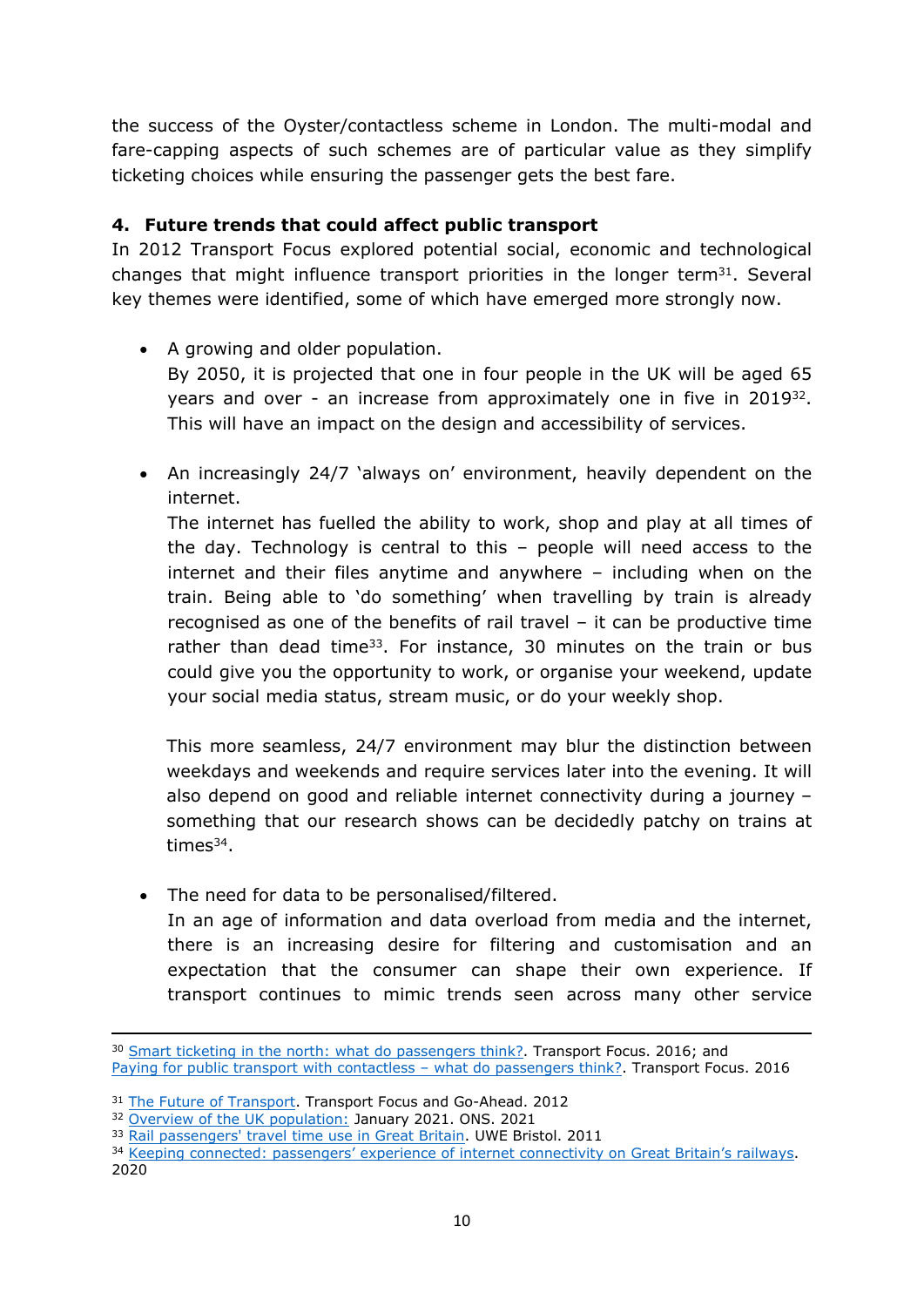industries, people will expect it to provide more personalised information – for example, personalised disruption information, prompts on delay repay compensation, and targeted special offers

• Flexible working and redefining the workplace. How people work is something brought into sharp focus during Covid. Our research on rail suggests that Covid has accelerated a shift towards hybrid working – with an increase in those expecting to work from home two to three days a week<sup>35</sup>. Our work suggests that this is a permanent shift in working patterns rather than a temporary reaction to Covid.

In addition to impacting on timetable and capacity requirements, this could also affect fare structures and railway finances. For instance, it requires season tickets that better match this new, hybrid commuting pattern rather than traditional products that catered to the four-five day a week commuter of old. A decline in commuting volumes will also have an impact on industry revenue and mean more reliance on leisure travel to generate income. However, rail must compete with other modes for this business, meaning an even greater emphasis on quality of service. People will not get the train if it is cheaper, more comfortable and more convenient to drive.

Urban living.

In 2015 over 40 per cent of the total UK population was based in 11 city regions. Population projections from 2015 to 2025 showed city regions having a higher growth rate than the national average. Greater London, Bristol, the West Midlands and Edinburgh city regions all have higher projected population growth rates than the UK average<sup>36</sup>.

Rail is ideally suited to moving high volumes of people in and out of city centres. It remains to be seen how Covid may have changed these predictions. Some may have taken advantage of working from home to move out of urban centres while others may have stayed put but adopted more of a local focus – that is the '15-minute city' concept whereby city residents are able to meet most of their needs within a short walk or bicycle ride from their homes rather than having to journey into the centre.<sup>37</sup>

• The growth of the single-person lifestyle.

<sup>&</sup>lt;sup>35</sup> [Future](https://www.transportfocus.org.uk/publication/future-rail-commuting-survey/) [rail](https://www.transportfocus.org.uk/publication/future-rail-commuting-survey/) [commuting](https://www.transportfocus.org.uk/publication/future-rail-commuting-survey/) [survey.](https://www.transportfocus.org.uk/publication/future-rail-commuting-survey/) Transport Focus. 2021

<sup>36</sup> [Trend](https://www.gov.uk/government/publications/trend-deck-2021-urbanisation/trend-deck-2021-urbanisation) [Deck](https://www.gov.uk/government/publications/trend-deck-2021-urbanisation/trend-deck-2021-urbanisation) [2021:](https://www.gov.uk/government/publications/trend-deck-2021-urbanisation/trend-deck-2021-urbanisation) [Urbanisation.](https://www.gov.uk/government/publications/trend-deck-2021-urbanisation/trend-deck-2021-urbanisation) Gov.uk. June 2021

<sup>&</sup>lt;sup>37</sup> [How](https://www.bbc.com/worklife/article/20201214-how-15-minute-cities-will-change-the-way-we-socialise) ['15-minute](https://www.bbc.com/worklife/article/20201214-how-15-minute-cities-will-change-the-way-we-socialise) [cities'](https://www.bbc.com/worklife/article/20201214-how-15-minute-cities-will-change-the-way-we-socialise) [will](https://www.bbc.com/worklife/article/20201214-how-15-minute-cities-will-change-the-way-we-socialise) [change](https://www.bbc.com/worklife/article/20201214-how-15-minute-cities-will-change-the-way-we-socialise) [the](https://www.bbc.com/worklife/article/20201214-how-15-minute-cities-will-change-the-way-we-socialise) [way](https://www.bbc.com/worklife/article/20201214-how-15-minute-cities-will-change-the-way-we-socialise) [we](https://www.bbc.com/worklife/article/20201214-how-15-minute-cities-will-change-the-way-we-socialise) [socialise.](https://www.bbc.com/worklife/article/20201214-how-15-minute-cities-will-change-the-way-we-socialise) BBC. 2021